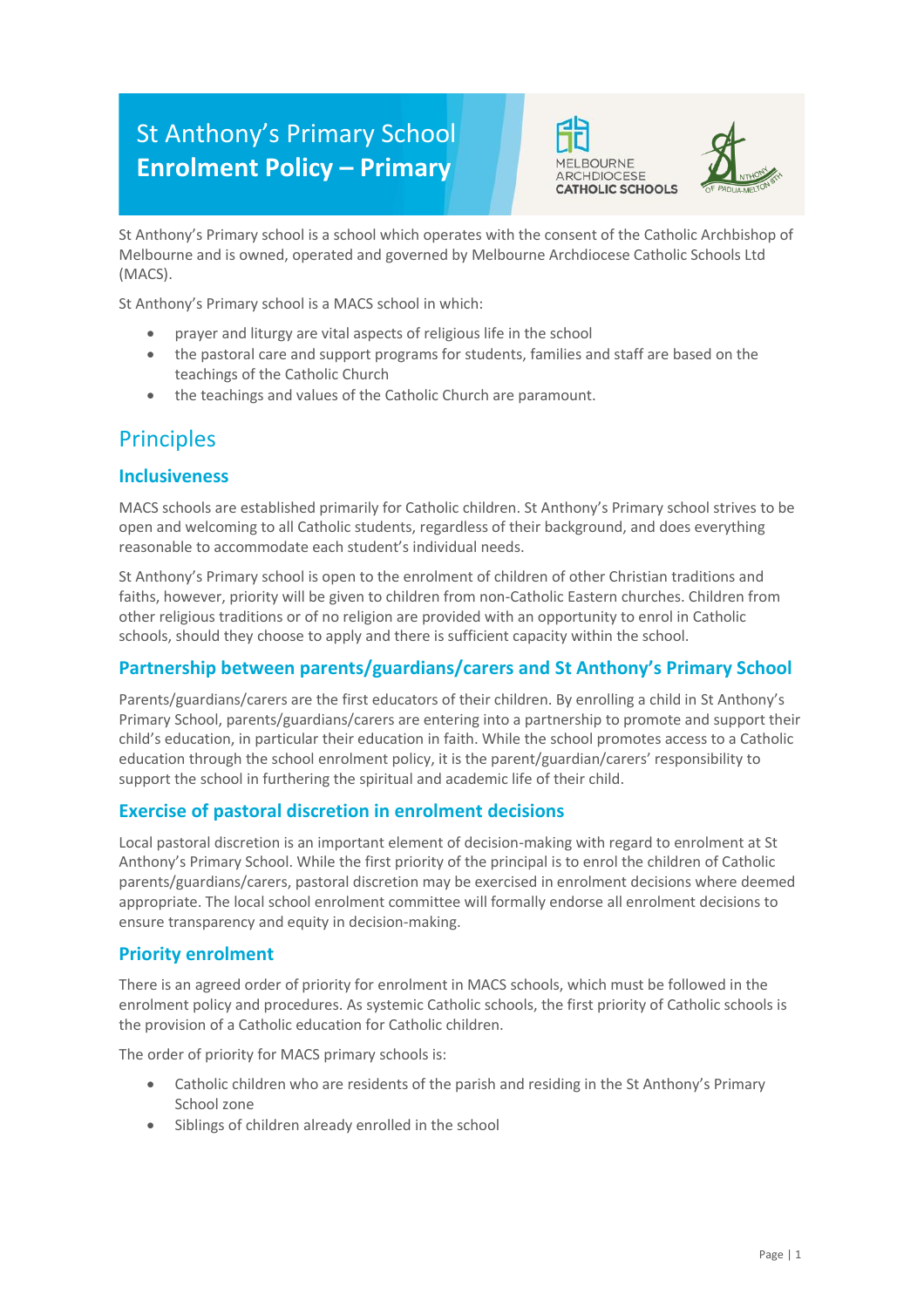- Catholic children who are not residents of the parish but are recognised as parishioners by the parish priest (enrolment may be offered at St Anthony's or our sister school St Lawrence according to places available)
- Catholic children from other parishes (for pastoral reasons) (enrolment may be offered at St Anthony's or our sister school St Lawrence according to places available)
- Children from non-Catholic Eastern churches (i.e. Greek Orthodox, Coptic Orthodox, Ukrainian Orthodox, Russian Orthodox, Serbian Orthodox and other Orthodox) who are residents of the parish and residing in the St Anthony's Primary School zone
- Children from non-Catholic Eastern churches (i.e. Greek Orthodox, Coptic Orthodox, Ukrainian Orthodox, Russian Orthodox, Serbian Orthodox and other Orthodox) who reside outside the parish (enrolment may be offered at St Anthony's or our sister school St Lawrence according to places available)
- Other Christian children who are residents of the parish and residing in the St Anthony's Primary School zone
- Other Christian children who reside outside the parish (enrolment may be offered at St Anthony's or our sister school St Lawrence according to places available)
- Non-Christian children who are residents of the parish and residing in the St Anthony's Primary School zone
- Non-Christian children who reside outside the parish (enrolment may be offered at St Anthony's or our sister school St Lawrence according to places available)

# **Definitions**

#### **Catholic child**

For the purpose of enrolment in a Catholic school, a child is considered to be Catholic if they are a member of the Catholic Church, usually established by a Certificate of Baptism.

#### **Enrolment catchment area**

The enrolment catchment area (zone) is a defined area from which a school enrols students as officially designated to a school by MACS. The parish for St Anthony's Primary School is St Anthony's of Padua Parish Melton South. In parishes with more than one primary school, the catchment for each school is determined by the parish in consultation with MACS. Please refer to the enrolment zone map on our website www.sameltonsth.catholic.edu.au

Enrolment is subject to the maximum capacity of the school.

#### **Orthodox child**

For the purpose of enrolment in a Catholic school, a child is considered to be Orthodox if they are a member of a non-Catholic Eastern church, including Greek Orthodox, Coptic Orthodox, Ukrainian Orthodox, Russian Orthodox, Serbian Orthodox and other Orthodox.

#### **Parish**

'Parish' refers to the local parish as defined by its geographical boundaries and student location is based on home address.

### Parental Responsibilities

At the time of enrolment at St Anthony's Primary School, parents/guardians/carers make a commitment to provide ongoing support for their child's Catholic education. In particular, parents/guardians/carers are asked to make an explicit commitment to the following responsibilities:

- complete the school's enrolment form and ensure it is returned by the due date. This does not guarantee enrolment in the school
- be prepared to support the school in the Catholic education of their child and involve themselves as much as possible